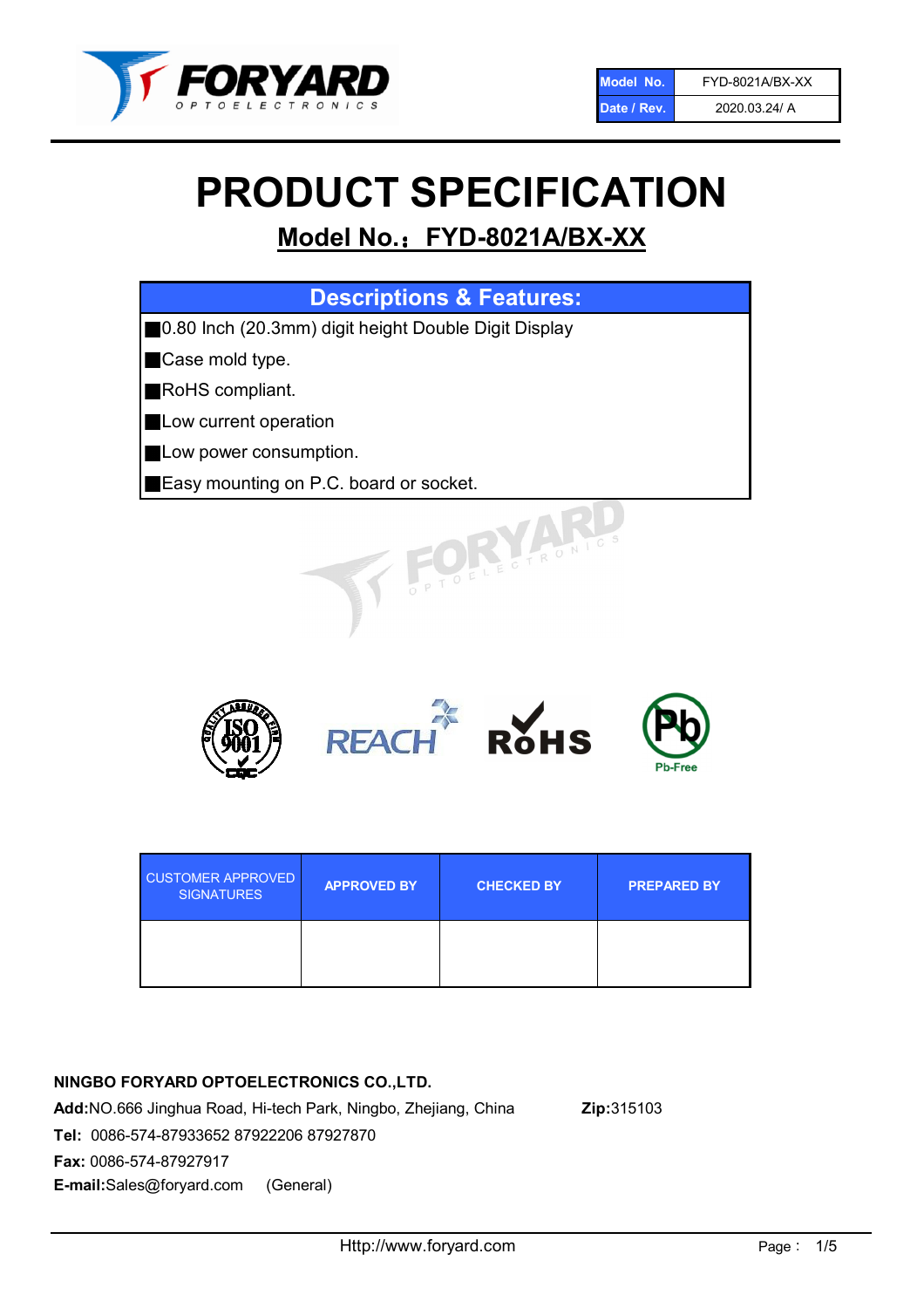

| Model No.   | FYD-8021A/BX-XX |
|-------------|-----------------|
| Date / Rev. | 2020.03.24/ A   |

#### Model No.: FYD-8021A/BX-XX

#### ■ -XX: REF Surface / Epoxy color

| Color<br><b>Number</b>   |                        |                           |               |                |
|--------------------------|------------------------|---------------------------|---------------|----------------|
| <b>REF Surface Color</b> | $\bigcap$ White        | ○ Black  ○ Gray           | $\circ$ Red   | ○ Green        |
| <b>Epoxy Color</b>       | $\bigcirc$ Water Clear | $\circ$ White $\circ$ Red | $\circ$ Green | $\circ$ Yellow |

#### ■ Mechanical Dimensions



Notes:

- 1. All pins are Φ0.50[.020]mm
- 2. Dimension in millimeter [inch], tolerance is ±0.25 [.010] and angle is ±1° unless otherwise noted.

 $0.5$ 

- 3. Bending≤Length\*1%.
- 4.The specifications,characteristics and technical data described in the datasheet are subject to change without prior notice.
- 5.The drawing is different from the actual one, please refer to the sample.

 $2.54*4=10.16$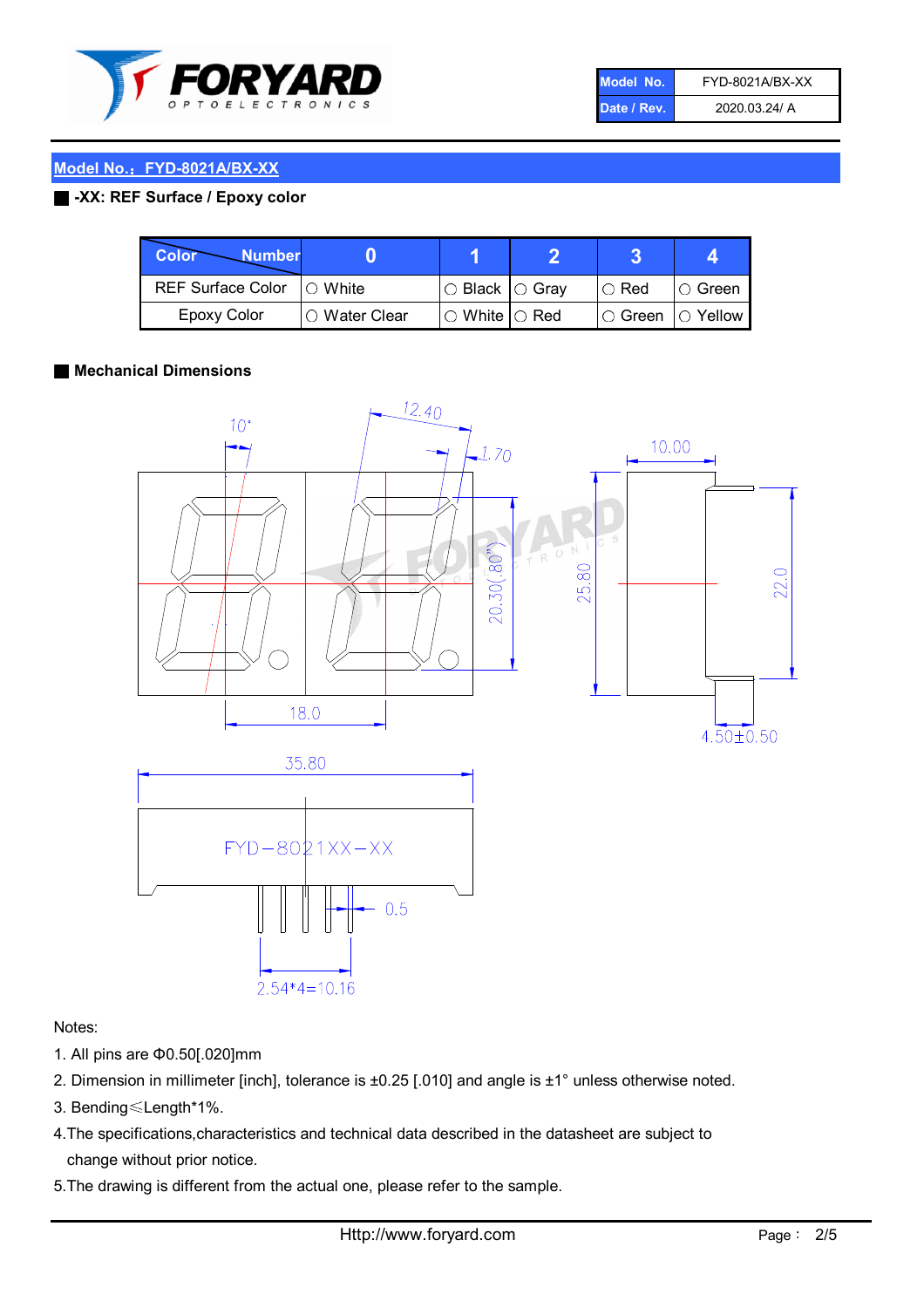

| Model No.   | FYD-8021A/BX-XX |
|-------------|-----------------|
| Date / Rev. | 2020.03.24/ A   |

### Model No.: FYD-8021A/BX-XX

# ■ All Light On Segments Feature & Pin Position



■ Internal Circuit Diagrams

FYD-8021A





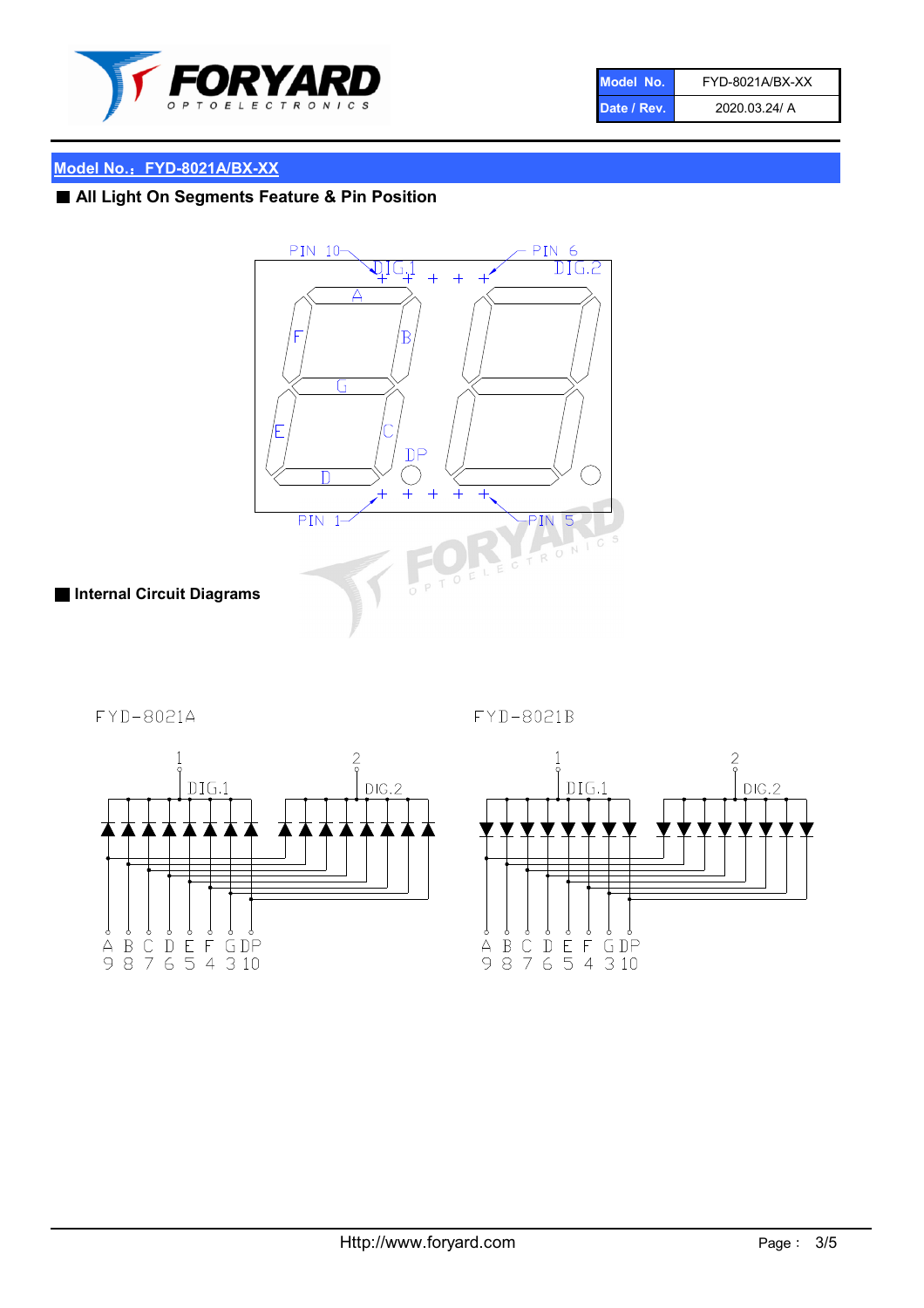

| Model No.   | FYD-8021A/BX-XX |
|-------------|-----------------|
| Date / Rev. | 2020.03.24/ A   |

(Ta=25℃)

#### Model No.: FYD-8021A/BX-XX

#### Absolute maximum

| solute maximum ratings       |               |                       |              |            | (Ta=25℃)    |
|------------------------------|---------------|-----------------------|--------------|------------|-------------|
| <b>Parameter</b>             | <b>Symbol</b> | <b>Test Condition</b> | <b>Value</b> |            |             |
|                              |               |                       | <b>Min</b>   | <b>Max</b> | <b>Unit</b> |
| Reverse Voltage              | VR            | $IR = 30$             | 5            |            |             |
| <b>Forward Current</b>       | IF            |                       |              | 30         | mA          |
| Power Dissipation            | Pd            |                       |              | 100        | mW          |
| <b>Pulse Current</b>         | Ipeak         | Duty=0.1mS,1KHz       |              | 150        | mA          |
| <b>Operating Temperature</b> | Topr          |                       | $-40$        | $+85$      | °C          |
| Storage Temperature          | Tstr          |                       | -40          | $+85$      | °C          |

#### ■ Electrical-Optical Characteristics

#### ● Color Code & Chip Characteristics:(Test Condition:IF=10mA)

Typ Max S | Hi $\textsf{Red}$  | AlGaInP | 660nm LE 20nm | 2.00 | 2.50 D | Super Red | AIGaAs/DH | 650nm | 20nm | 2.00 | 2.50 E | Orange | GaAsP | 625nm | 35nm | 2.00 | 2.50 A | Amber | GaAsP | 610nm | 35nm | 2.00 | 2.50 Y | Yellow | GaAsP | 590nm | 35nm | 2.00 | 2.50 G Yellow Green AIGaInP | 570nm | 10nm | 2.00 | 2.50 3.00 3.80 3.00 3.80 W | White | InGaN/GaN | X=0.29,Y=0.30 |CCT:9500K| 3.00 | 3.80 UHR Ultra Hi Red | AlGaInP | 640nm | 20nm | 2.00 | 2.50 UR | Ultra Red | AlGaInP | 635nm | 20nm | 2.00 | 2.50 UE Ultra Orange | AIGaInP | 625nm | 20nm | 2.00 | 2.50 UA Ultra Amber | AIGaInP | 610nm | 20nm | 2.00 | 2.50  $UV$  Ultra Yellow  $\vert$  AlGaInP  $\vert$  590nm  $\vert$  20nm  $\vert$  2.00  $\vert$  2.50  $\text{UG}$  Ultra Yellow Green | AIGaInP | 570nm | 30nm | 2.00 | 2.50 PG Pure Green | InGaN | 520nm | 36nm | 3.00 | 3.80 30nm 3.00 3.80 30nm 3.00 3.80 UW |Ultra White | InGaN/GaN | X=0.29,Y=0.30 |CCT:9500K| 3.00 | 3.80 10~20 Standard brightness Forward Voltage(VF) Unit:V 15~30 10~20 10~20 625nm GaAsP 590nm **Emitting Color Dice Material** 10~21 610nm Luminous **Intensity** (Iv) Unit:mcd AlGainP 660nm GaAsP GaAsP AlGaAs/DH **Spectral** Line halfwidth (∆λ1/2) Peak Wave Length $(\lambda_{\rm P})$ UB 460nm 635nm AlGaInP AlGaInP AlGaInP InGaN/GaN AlGaInP | 570nm | 10nm | 2.00 | 2.50 | 10~20 30~105 30~135 460nm 520nm Ultra brightness **AlGaInP** AlGaInP 60nm AlGaInP 640nm Segment-to-Segment Luminous Intensity ratio(Iv-M) 1.5:1 610nm 9~20(mw) 350~450 470nm 120~180 120~180 Ultra Blue InGaN/GaN InGaN/GaN 9~20(mw) 20~50 280~600 570nm | 30nm | 2.00 | 2.50 | 20~60 470nm 590nm InGaN/GaN B Blue I InGaN 40~85 60~120~180 40~70

#### Note:

1.Luminous Intensity is based on the Foryard standards.

2.Pay attention about static for InGaN